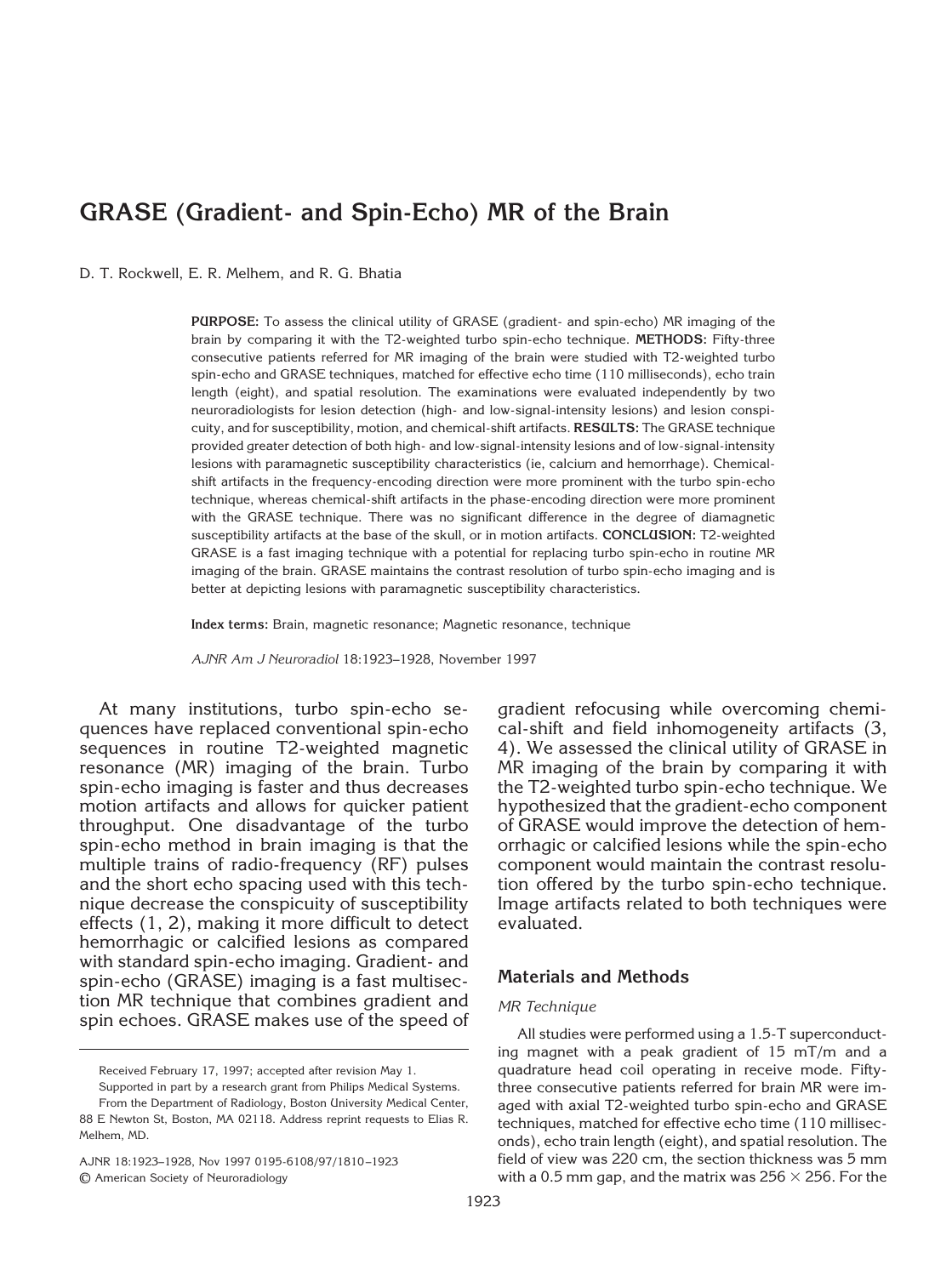GRASE sequence, three gradient-recalled echoes were generated within successive 180° RF pulses. Image acquisition time for the turbo spin-echo sequence was 2 minutes 47 seconds; for the GRASE sequence, it was 1 minute 17 seconds. For both sequences, the number of signal averages was two. Repetition time for the turbo spin-echo sequence was 3164 milliseconds; for the GRASE sequence, it was 5503 milliseconds. Echo spacing for the turbo spin-echo technique was 15.1 milliseconds; for the GRASE sequence, it was 24.0 milliseconds. Minimum allowable bandwidth was used for both techniques.

#### *Study Design*

Two board-certified neuroradiologists, blinded to the patients' clinical histories, reviewed the T2-weighted turbo spin-echo and GRASE images independently. Lesion detection and conspicuity, and susceptibility, chemical-shift, and motion artifacts were graded for each study as follows:

*Lesion Detection.*—The number of lesions and their location were recorded. Locations were categorized as being either on the left or right side in one of the following areas: cerebellum, cerebral hemisphere, basal ganglia, brain stem, corpus callosum, or extraaxial. Enlarged Virchow-Robbins spaces were noted, but not included in the analysis. Confluent periventricular white matter ischemic changes were also noted, but not graded as individual lesions.

*Lesion Signal and Conspicuity.*—The detected lesions were then divided into two groups as either low (dark) or high (bright) signal relative to brain parenchyma. Lesion conspicuity was scored on a three-point scale as subtle (0 points), average (1 point), or obvious (2 points).

*Artifacts.*—Chemical-shift, diamagnetic susceptibility and motion artifacts were graded on a four-point scale as none (0 points), mild (1 point), moderate (2 points), or marked (3 points). Chemical-shift artifacts in the frequency- and phase-encoding directions were evaluated at the globe–orbital fat, skull–cerebrospinal fluid, and scalpskull interfaces. The degree of diamagnetic susceptibility artifacts at the base of the skull was evaluated in the temporal lobes at the level of the petrous bone and in the frontal lobes just above the orbital roofs.

To standardize the grading of these subjective criteria, the reviewers met before evaluating the images to review the grading systems. An example of each of the grades for each criterion was selected (from images not included in this study) and reviewed by the panel.

#### *Statistical Analysis*

A paired *t* test was used to compare GRASE and turbo spin-echo techniques with regard to each of the following seven criteria: the number of high-signal lesions identified in each patient, the number of dark signal lesions, the conspicuity of the dark lesions, the degree of diamagnetic susceptibility at the skull base, the degree of chemicalshift artifacts in the frequency- and phase-encoding directions, and the degree of motion artifacts. The average score of the two observers was calculated for each criterion, and these averages were then used to compare the GRASE and turbo spin-echo techniques.

Interobserver reliability was examined by comparing the results of the two observers for each of the seven criteria. This was done separately for each technique (GRASE and turbo spin-echo) using paired *t* tests.

A two-tailed *P* value of .05 or less was considered significant. No correction was made for multiple comparisons. Because the assumption of a gaussian distribution of the differences in a paired *t* test is questionable, the analyses were repeated with a nonparametric test of significance. The conclusions were identical.

# **Results**

More high-signal (bright) lesions were detected on the T2-weighted GRASE sequences than on the turbo spin-echo sequences ( $P <$ .05), for a total of 103.5 on the GRASE sequences and 81.5 on the turbo spin-echo sequences (Fig 1).

More low-signal (dark) lesions were detected with the GRASE technique than with the turbo spin-echo technique  $(P < .01)$ , for a total of 17 on the GRASE sequences and 10.5 on the turbo spin-echo sequences (Fig 2), (Table 1). The dark lesions were identified in 14 patients by at least one observer; in no case were more dark lesions identified on turbo spin-echo images than on GRASE images. In eight of these cases, dark lesions were detected on both sequences, and scores for conspicuity could thus be compared. Dark-signal lesions were more conspicuous on GRASE studies than on turbo spinecho studies  $(P < .05)$  (Fig 3).

Chemical-shift artifacts in the frequencyencoding direction were more prominent with turbo spin-echo imaging  $(P < .0001)$ ; in the phase-encoding direction, they were more prominent with GRASE imaging  $(P < .0001)$  (Fig 4).

There was no significant difference in the degree of diamagnetic susceptibility artifacts at the base of the skull  $(P > .10)$ , or in motion artifacts  $(P > .10)$ .

For both GRASE and turbo spin-echo se-

**TABLE 1: Average number of lesions detected per patient on T2 weighted GRASE images versus turbo spin-echo images in 53 patients**

|                 | High-Signal-Lesions | Low-Signal Lesions |
|-----------------|---------------------|--------------------|
| GRASE           | 1.95                | 0.32               |
| Turbo spin-echo | 1.54                | 0.20               |
|                 | < 0.05              | < 01               |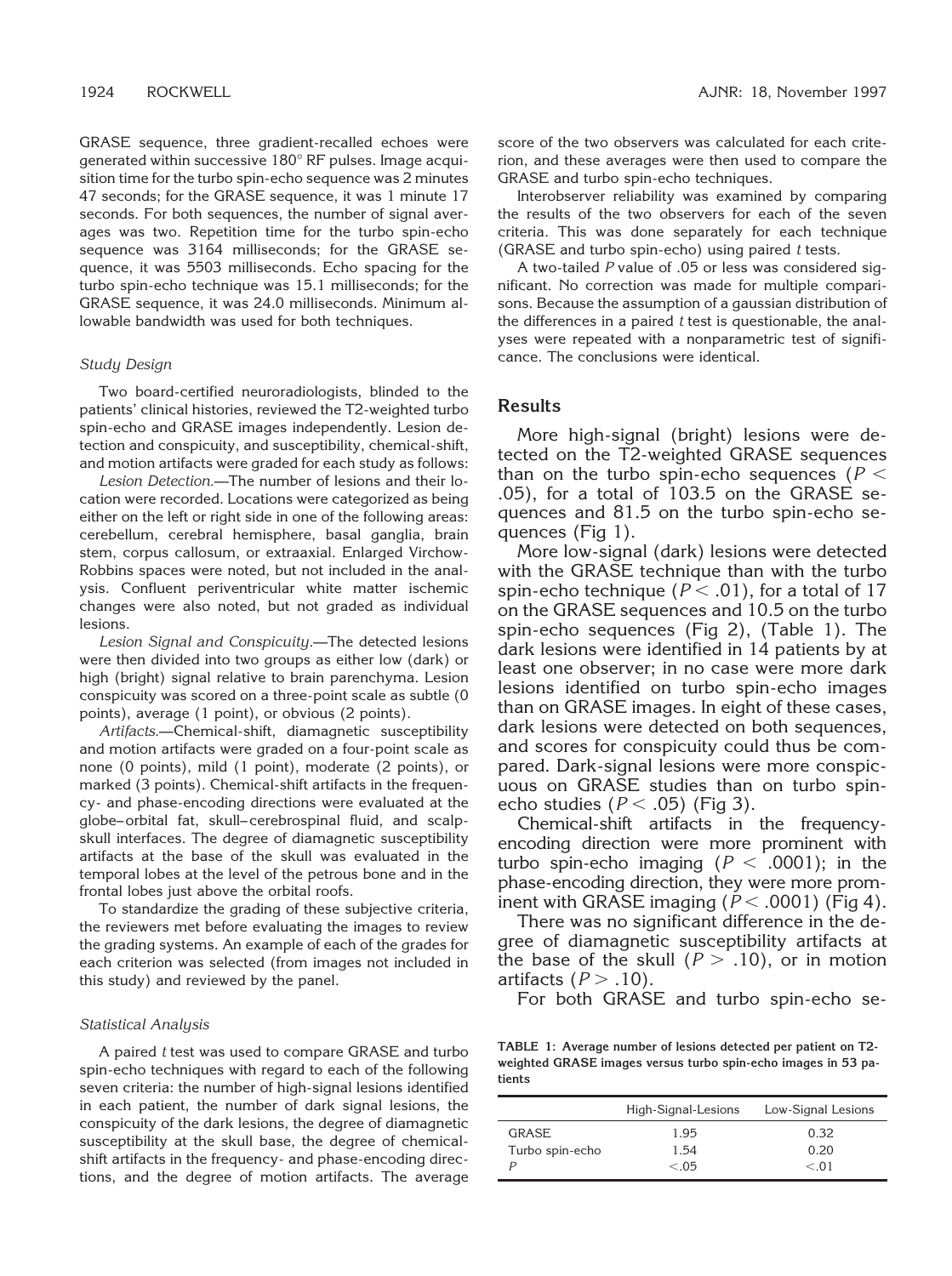#### AJNR: 18, November 1997 GRASE MR 1925





B

Fig 1. A 75-year-old woman with a change in mental status, diabetes, and hypertension. A lesion of high signal intensity (*arrow*) in the left frontal subcortical white matter is well seen on T2-weighted GRASE image (5503/110/2 [repetition time/echo time/excitations]) (*A*); however, it is much more difficult to identify on T2-weighted turbo spin-echo image (3164/110/2) (*B*).

Fig 2. A 34-year-old woman with

*A* and *B*, A low-signal, curvilinear calcification (*arrow*) in the right cerebellar hemisphere is well seen on T2-weighted GRASE image (5503/110/2) (*A*); however, it is much more difficult to identify on T2 weighted turbo spin-echo image (3164/

*C* and *D*, A gyriform calcification in the left occipital lobe (*arrow*) is more conspicuous on GRASE image (*C*) than on turbo spin-echo image (*D*). Note also the lower signal intensity of fat on the GRASE image compared with the turbo spin-echo image.

Sturge-Weber syndrome.

110/2) (*B*).



 $\mathsf{A}$ 



B



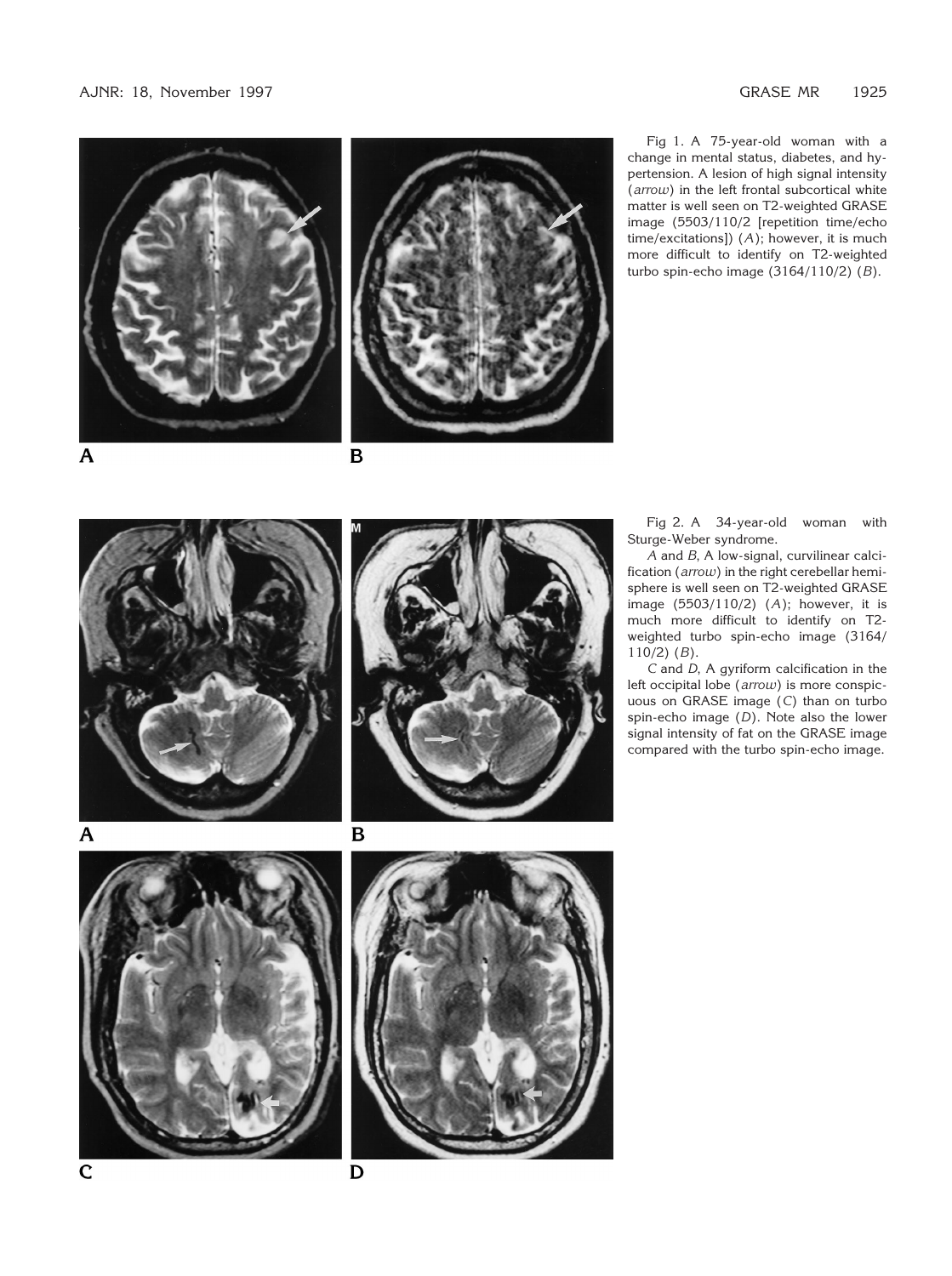Fig 3. A 60-year-old woman with bilateral posttraumatic subdural hematomas containing blood-fluid levels. The low-signal in the dependent portion of the left-sided hematoma (*arrow*) is more conspicuous on T2-weighted GRASE image (5503/110/2) (*A*) than on turbo spin-echo image (3164/ 110/2) (*B*). Note also the reduced motion artifact on the GRASE image relative to the turbo spin-echo image, which is in part due to the faster technique.



B

on T2-weighted GRASE image (5503/ 110/2) (*A*) than on turbo spin-echo image (3164/110/2) (*B*), as seen at the skull–cerebrospinal fluid and scalp-skull interfaces.

Fig 4. A 73-year-old woman with a history of syncope. Chemical-shift artifacts (*small arrows*) in the phase-encoding direction (*large arrow*) are more prominent

A

quences, there was no significant difference between the observers with regard to bright- and dark-lesion detection, dark-lesion conspicuity, and motion artifacts ( $P > .50$ ). With GRASE imaging, the only criterion for which a statistically significant difference was noted was for diamagnetic susceptibility at the skull base  $(P =$ .03). With the turbo spin-echo technique, the only criterion for which a statistically significant difference was noted was chemical-shift artifacts in the frequency-encoding direction  $(P =$ .02) (Table 2).

# **Discussion**

At many institutions, turbo spin-echo techniques are being used in place of conventional spin-echo for T2-weighted MR imaging of the

brain. At our institution, we rarely use conventional spin-echo techniques for routine brain imaging because of frequent problems with patient motion and time constraints. Turbo spinecho offers contrast resolution similar to spinecho techniques (5), with a much shorter imaging time. Turbo spin-echo decreases imaging time by acquiring multiple spin echoes during each repetition time interval, resulting in more efficient filling of k-space relative to conventional spin-echo imaging. However, multiple 180° RF pulses and the short echo spacing implemented in turbo spin-echo cause diminished sensitivity to susceptibility effects (1, 2) and in turn reduce conspicuity of intracranial hemorrhagic and calcified lesions as compared with conventional spin-echo imaging.

GRASE is a fast multisection MR technique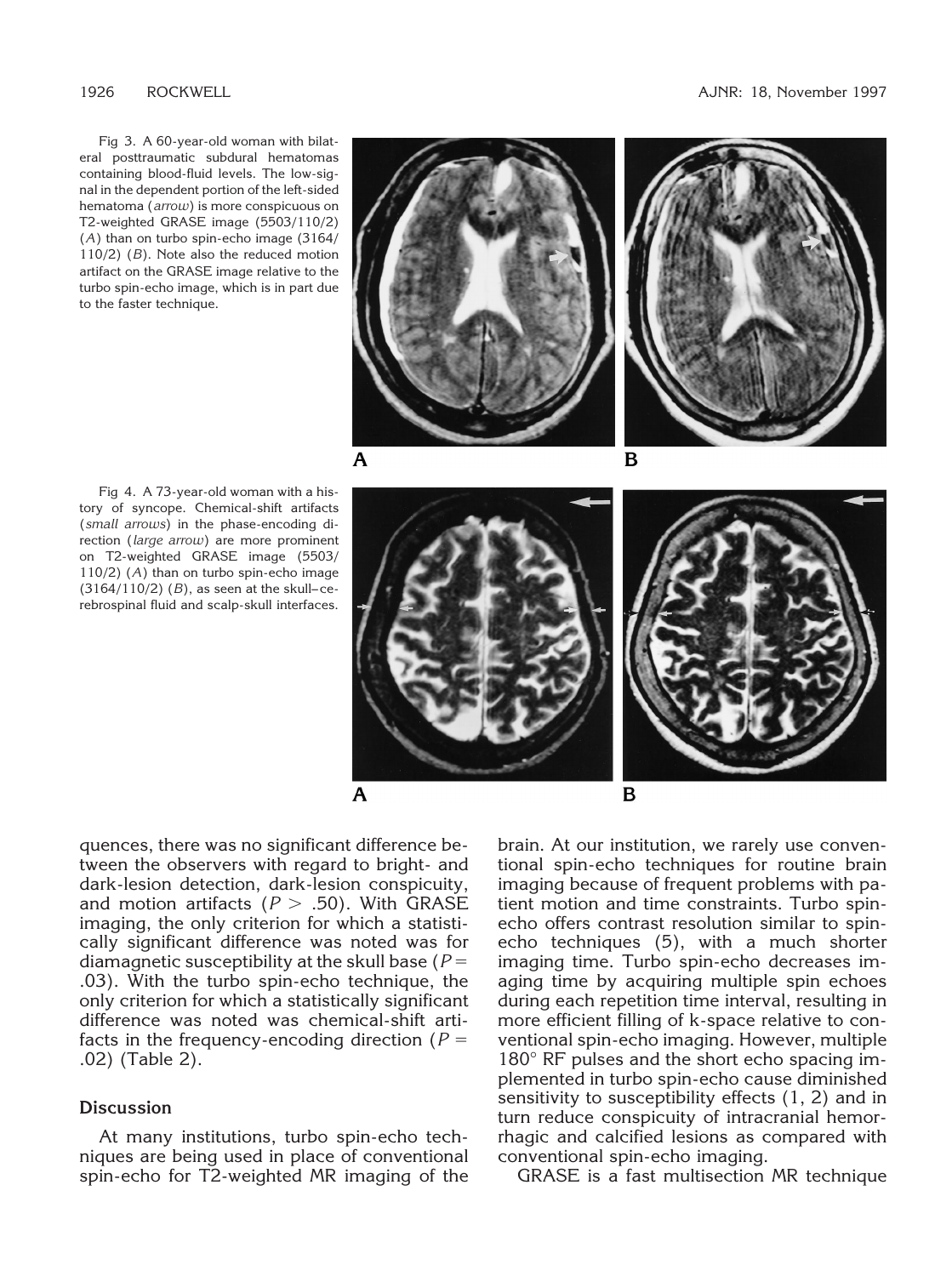|--|

|                                 |                                                      |                                                     |                                |                               | Artifacts                                              |                                                    |            |
|---------------------------------|------------------------------------------------------|-----------------------------------------------------|--------------------------------|-------------------------------|--------------------------------------------------------|----------------------------------------------------|------------|
|                                 | Average Number<br>of High-Signal<br>Lesions Detected | Average Number<br>of Low-Signal<br>Lesions Detected | Conspicuity of<br>Dark Lesions | Diamagnetic<br>Susceptibility | Chemical-Shift:<br>Frequency-<br>Encoding<br>Direction | Chemical-Shift:<br>Phase-<br>Encoding<br>Direction | Motion     |
| <b>GRASE</b><br>Turbo spin-echo | .80<br>.24                                           | .60<br>.26                                          | .42<br>.56                     | $.03*$<br>.06                 | .26<br>$.02*$                                          | .08<br>.10                                         | .13<br>.42 |

\* Statistically significant values.





Fig 5. A 68-year-old woman with transient ischemic attacks and fixed metallic dental hardware (braces). The ferromagnetic susceptibility artifact is greater on the GRASE image (5503/110/2) (*A*) than on the turbo spin-echo image (3164/110/2) (*B*), completely obliterating the left orbit.

combining gradient and spin echoes (3, 4). Between successive 180° RF pulses, multiple short gradient-recalled echo trains (three or more) are generated. The total number of signals per repetition time interval is the product of the number of RF refocused pulses (in our case, eight) and the number of gradient-recalled echoes between each (in our case, three). The speed advantage of GRASE over turbo spinecho is proportional to this latter factor. Thus, one advantage of GRASE imaging is that for a fixed number of RF refocusing pulses, there is decreased imaging time relative to turbo spinecho. In our study, the image acquisition time for the GRASE sequence was 1 minute 30 seconds faster than for the turbo spin-echo sequence. Another advantage of GRASE is that, at a fixed imaging time, there is less energy deposition to the patients' bodies (3, 4, 6). As with turbo spin-echo, the effective echo time in GRASE is the time at which the center of kspace (zero-order phase encoding) is sampled.

Because of the multiple gradient-recalled echo component of GRASE imaging, we antic-

ipated an increased sensitivity to diamagnetic, paramagnetic, and ferromagnetic susceptibility effects. Gradient-echo imaging is much more sensitive to susceptibility-induced frequency shifts than is spin-echo imaging, because of the lack of refocusing 180° RF pulses (which refocus dephased spins) (7–9). We found an improved detection of paramagnetic lesions, such as hemorrhage or calcium, with GRASE imaging. Not only did GRASE show more dark lesions than turbo spin-echo ( $P < .01$ ) but such lesions were significantly more conspicuous on GRASE sequences  $(P < .05)$  (Figs 2 and 3).

Because there is a gradient component to GRASE imaging, there is the possibility of unwanted diamagnetic susceptibility artifacts at the skull base. We therefore included this as one of the criteria to be graded in each study to determine whether this would pose a significant problem in clinical imaging. We found there were no greater diamagnetic susceptibility artifacts than with turbo spin-echo imaging ( $P >$ .10).

Although not specifically addressed in our